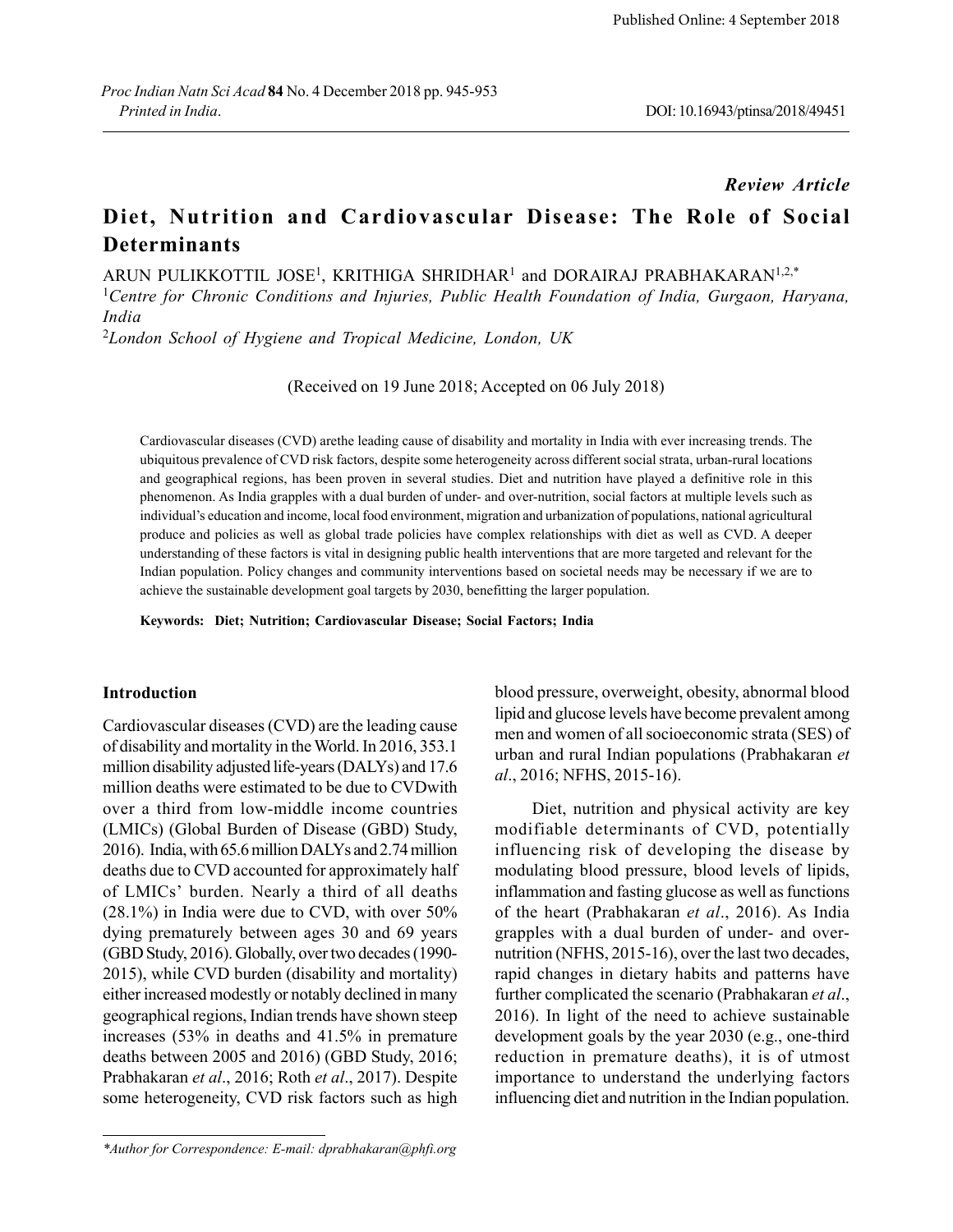**Dietary Transition**

# Based on extensive evidence, a healthy dietary pattern for individual and population cardiovascular health has been defined as one that is "high in vegetables, fruits, whole grains, sea food and fatty fish, legumes and nuts; moderate in low-fat and non-fat dietary products; lower in red and processed meat, refined grains and foods and beverages containing added sugars" (Pan *et al.*, 2018). Further it is essential to consume low salt diet. Thus, World Health Organisation recommends 5 portions of fruits and vegetables a day, whole grains and nuts, <10% of total energy intake from free sugars, <30% of total energy intake from fats (less saturated and trans-fats) and <5 g of iodized salt every day (WHO, 2018) for cardiovascular health

**Healthy Diet, Indian Dietary Patterns and**

along with physical activity of moderate intensity for at least 150 minutes in a week (WHO, 2018). Indians, conventionally an agrarian population largely consuming plant-based diet with less meat (e.g., the highest proportion of vegetarianism in the World is in India; about 10-60% across various regions of the country (NFHS, 2005-06, 2015-16; Fig. 1)), are presumed to experience less burden of CVD contrary to what is being observed today, but for two major reasons.

First, by and large, a typical Indian diet is rich in carbohydrates (largely refined cereals devoid of bran and germ and rich in starchy endosperm which enhance glycemic index), low quality proteins (largely from legumes inadequate for essential amino acid methionine), rich gravies (high in saturated fats and salt) and has low levels of fresh fruits, vegetables and pulses (Trichopoulou *et al*., 2014). In addition, the vegetables that are consumed are often overcooked in Indian meals, leading to vital loss of micronutrients (Trichopoulou *et al*., 2014). The indigenous dietary and cooking patterns in India are a blend of healthy and unhealthy components, for example, 'fruits-vegetables-sweets-snacks' pattern, 'whole grain-refined grain' pattern, energy-dense diets with fried snacks (deep fried with high salt and fat) (Green *et al.*, 2016). According to National Family Health Survey (NFHS-4), a large nationally representative periodic cross-sectional survey covering 811808 individuals aged 15-49 years in India, the consumption of fruits and vegetables has been low with less than half of the population consuming vegetables, legumes or pulses everyday and less than 15% consuming fruits everyday in 2015-16. This varied by urban-rural locations and social gradient, with individuals in urban and high SES consuming more than the rest. The trend has been consistent over the



Prevalence of vegetarianism in India, National Family Health Survey (NFHS)

**Fig. 1: Prevalence of vegetarianism in India National Family Health Survey (NFHS). Presented at 7th International Congress on Vegetarian Nutrition, Feb, 2018 by Dr Preet K Dhillon, Public Health Foundation of India (reproduced with permission from Dr. Dhillon)**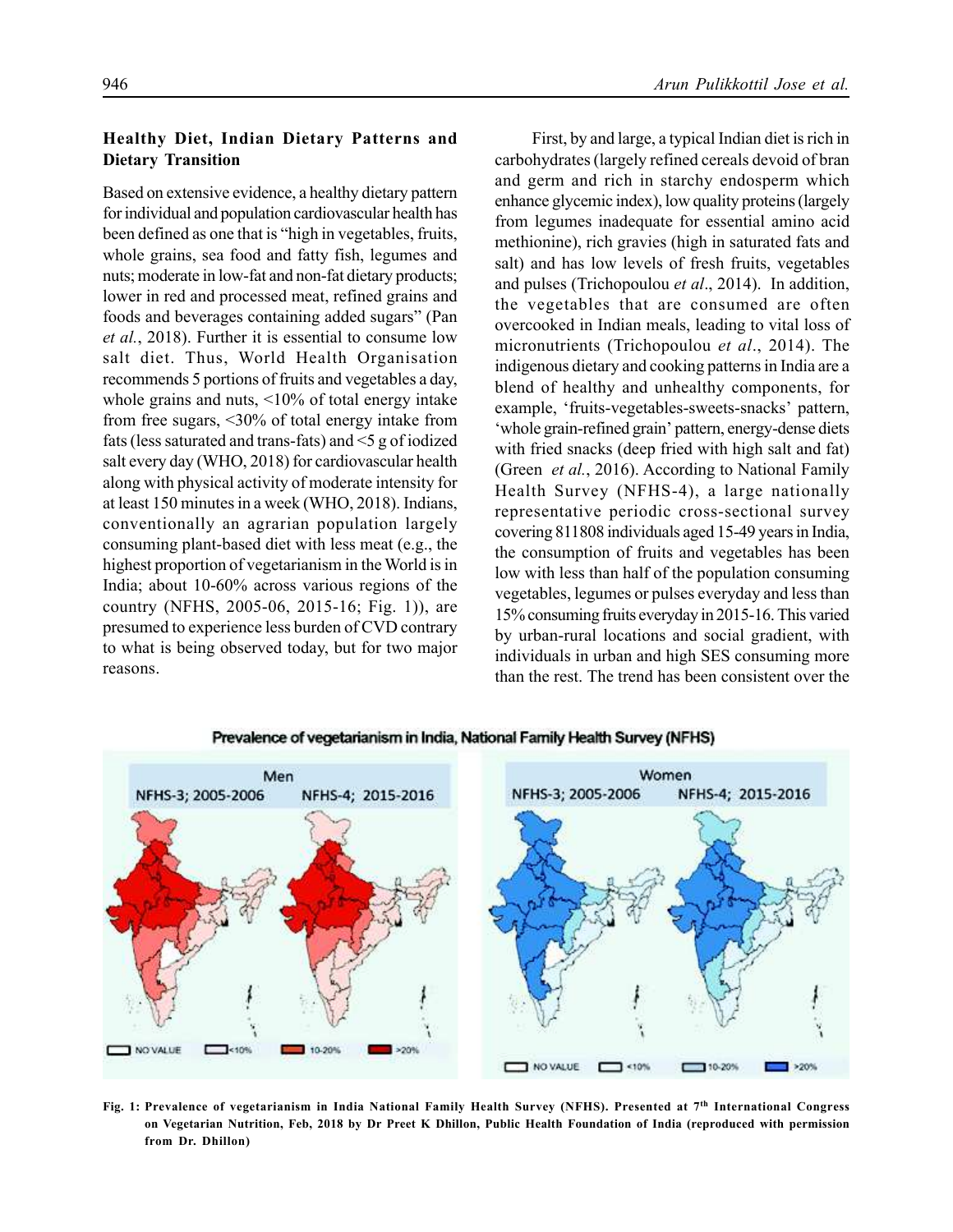last decade (2005-15), except for a further decline in the daily consumption of dark green, leafy vegetables among both women and men, with an increase in the daily consumption of milk or curd in 2015-16 (NFHS, 2015-16). Moreover, people living in low SES sustain themselves on an affordable diet, which contains little fat but is high on many refined carbohydrates such as white rice and refined wheat products, and salt (Pan *et al*., 2018, Prabhakaran *et al*., 2013). This assumes greater public health importance in the light of recent arguments on the quantitative beneficial influences of total fat and fat types (including saturated fat) on CVD risk among populations of low-middle income countries (Dehghan *et al*., 2017). The PURE study showed that consumption of saturated fats may even be protective in terms of mortality. The reasons for this inconsistency in the fats and cardio-metabolic relationship may be attributed to multiple reasons. All saturated fats are inherently different in their structure (long or medium chain, odd or even chain) and hence it becomes difficult to generalize results related to saturated fats. For example, saturated fats from dairy products that are usually odd chain maybe beneficial. Due to this complexity, saturated fats have shown differential effects on LDL cholesterol, HDL cholesterol, total cholesterol and triglycerides. Hence in the Indian context where food habits vary widely across states and refined grains contribute to almost 50% energy, it is essential to investigate the long-term effects of replacing refined grains with whole grains and good quality fat (e.g., dairy products in required portion size) for appropriate public health guidelines.

Second, dietary transition (Fig. 2), characterised by a decrease in intake of coarse cereals (e.g., millets), pulses, fruits and vegetables, an increasing intake of meat products, processed and ready-to-eat energy dense foods and salt, coupled with declining levels of physical activity (Misra *et al*., 2011), is a very important reason for rapidly increasing trends of CVD in Indian population. Dietary transition previously affecting urban, high SES populations has also penetratedinto the rural and low SES populations (Misra *et al*., 2011). Time-series data on nutrient intake captured from the National Sample Survey Organization surveys indicate that, despite little change in total calorie consumption from 1972 to 2000, Indians' fat intake increased in both rural and urban locations (Ramachandran, 2006). Partially hydrogenated vegetable oils with high trans-fat content contribute



3 5 5 5 5 5 5 6 7 6 7 6 7 6 7 6 7

meat, chicken, fish, eggs milk, ghee, cream ois, oilcrops **Wheat** la fruits, vegetables, potatoes, cassava sugar (raw eq.) non-centrifugal sugar & sugar cane g other  $m$  noe pulses sorghum, millet, maize, other cereals

**Fig. 2: Reproduced, with permission from Dr. Sutapa Agarwal, from herchapter** "**Geographic Aspects of Vegetarianism" (p. 100) in the book "Vegetarian and Plant-Based Diets in Health and Disease Prevention", I Edition, Publisher: Elsevier, Edited by: François Mariotti DOI: 10.1016/B978-0-12-803968-7.00006-X**

to a significant proportion of total fat intake in Indians, particularly in urban adult slum dwellers (Mishra *et al*., 2001).

A simple explanation for these indigenous dietary habits and patterns as well as dietary transition can be awareness, availability, accessibility and affordability (4A's), governed by factors at multiple levels- individual level (education and income); community-level (local food environment, migration of population to regions and urbanization); national level (agricultural produce and policies) and at global level (globalization, trade policies, import-export and transnational food corporations).

# **Individual and Community-level Factors**

Local food environment controls the decision to eat fruits-vegetables-pulses-fish vs. processed and readyto-eat food items vs. high intake of meat and is largely regulated by individual and community-level factors. While the availability and affordability of fruits and vegetables are limited in India, ready-to-eat food items are easily available at low cost. A household in a lowresource setting such as India on an average spends approximately 50% of its monthly income for 5 servings of fruits-vegetables/day/person (vs. <2% in high income countries) (Miller *et al*., 2016). Although in urban locations, due to retail shops (street vendors and markets) and supermarkets with steady supply, the availability of fruits and vegetables is unrestricted compared to rural locations, consumption is low due to poor affordability. In rural areas the availability is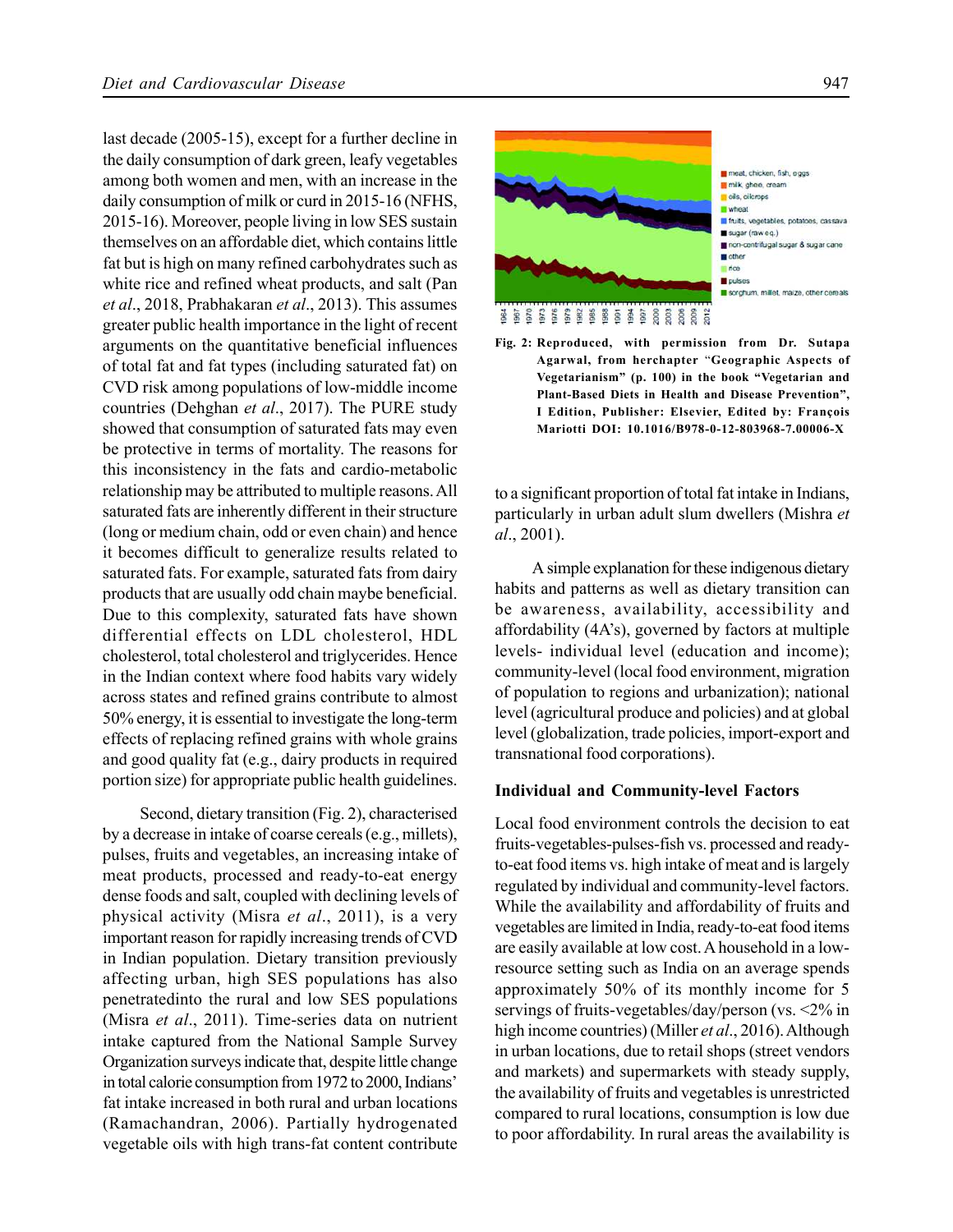limited to few varieties and despite local produce the affordability is limited by high costs at small local shops (Kanungsukkasem *et al*., 2009). Are cent household survey in South Urban Delhi reports that the availability and accessibility (accessible at short walk/ travel distance) are less of an issue compared to affordability of fruits and vegetables (Finzer *et al*., 2013). In rural locations while educated individuals tend to consume more fruits and vegetables affordability remains a major concern (Kanungsukkasem *et al*., 2009). Coupled to the problem is the lack of awareness across locations and socio-economic strata regarding adequate consumption of fruits and vegetables. In urban Delhi most households thought they ate enough fruits and vegetables while they actually consumed less (Finzer *et al*., 2013). In these households, only about 40% were aware of pesticide/chemical contamination in fruits and vegetables, and not all of them were able to afford higher prices for 'organic' alternatives (Finzer *et al*., 2013). Similarly, due to several factors at different levels, the availability and affordability of pulses, vegetables/fruits and fish are limited for the general Indian population.

Rapid urbanization, migration and mobilization of populations have made ready-to-eat food products easily available that are tasty, low cost alternatives, particularly targeting children. Although a qualitative study among 384 mothers in six Empowered Action Group (EAG) states observed that mothers perceived home-cooked food 'good', children demanded to have these purchased from the stores. These become convenient alternatives for home cooking for mothers due to severe time constraint and wide availability (Chaturvedi *et al*., 2016). Meat consumption, still largely influenced by culture, religion and tradition, has doubled from 2003-13. Religion and to some extent income, dominate the meat consumption pattern in India. While Hindus avoid beef, Muslims shun pork among the non-vegetarian populations in India. The rising trend of meat consumption can be explained by availability (India is the second largest exporter of red meat (beef, goat, sheep) in the World, affordability (low cost particularly some kind of poultry and due to economic growth of the population), urbanization and 'perceived' high status symbol. The increases for meat consumption are found to be greater than that of cerealsin India (Devi *et al*., 2014).

In the last decade when dietary transition was becoming evident, physical activity patterns were also changing in the Indian population across regions and locations. The prevalence of physical inactivity in India among adults aged >20 years which was low at <15% in 2003-04, steeped to over 50% in 2014 with  $\leq 10\%$ engaging in physical activity at leisure times (any physical activity, if at all, was largely occupational) (Anjana *et al*., 2014). This was more apparent in urban areas (65% vs. 50% in rural areas), however the leisure activity was less in rural areas (Anjana *et al*., 2014). This could possibly be due to mechanized life-style, less physically demanding but timeconsuming occupations and increased income and availability of mechanized transport and household appliances. Certainly lack of awareness, despite education and income levels, and more importantly neighborhood factors such as lack of space due to rapid urbanization, inadequate foot path to walk or cycle, less leisure time due to long commutes and more demanding jobs, inadequate infrastructure for leisure time activities in the neighborhood are big concerns.

#### **Country-level Factors**

A larger perspective to these diet and nutrition issues stems from National level agricultural produce and policies. Green Revolution in India has ensured technology-based improvements in wheat and rice production and concomitant price reduction of cereals while increasing the relative prices of pulses and fish (Kadiyala *et al.*, 2014). Pulses are mainly grown in marginal lands as intercrops with cereals and oilseeds. Only about 10-18% of farming land in India is devoted for pulses cultivation, with low yield rate of <700kg/ ha (Joshi & Rao, 2017). India is the largest consumer of pulses in the World, with pulses being imported from developed countries on a large-scale at high prices that have increased 1.5 fold over the last decade (Joshi & Rao, 2017). So, affordable sources of energy (cereals) become the staple diet followed by relatively cheaper animal foods (poultry, red meat), dairy products, other (fish) animal sources of diet and last and least, fruit and vegetable or pulses (Kanungsukkasem *et al*., 2009). Per capita availability of legumes in India has decreased about 40% since 1990s (Gupta, 2012). On the other hand, the per capita availability of cereal and millets has increased. The cereal-to-pulse ratio has risen to 12:1 (ideal 8:1)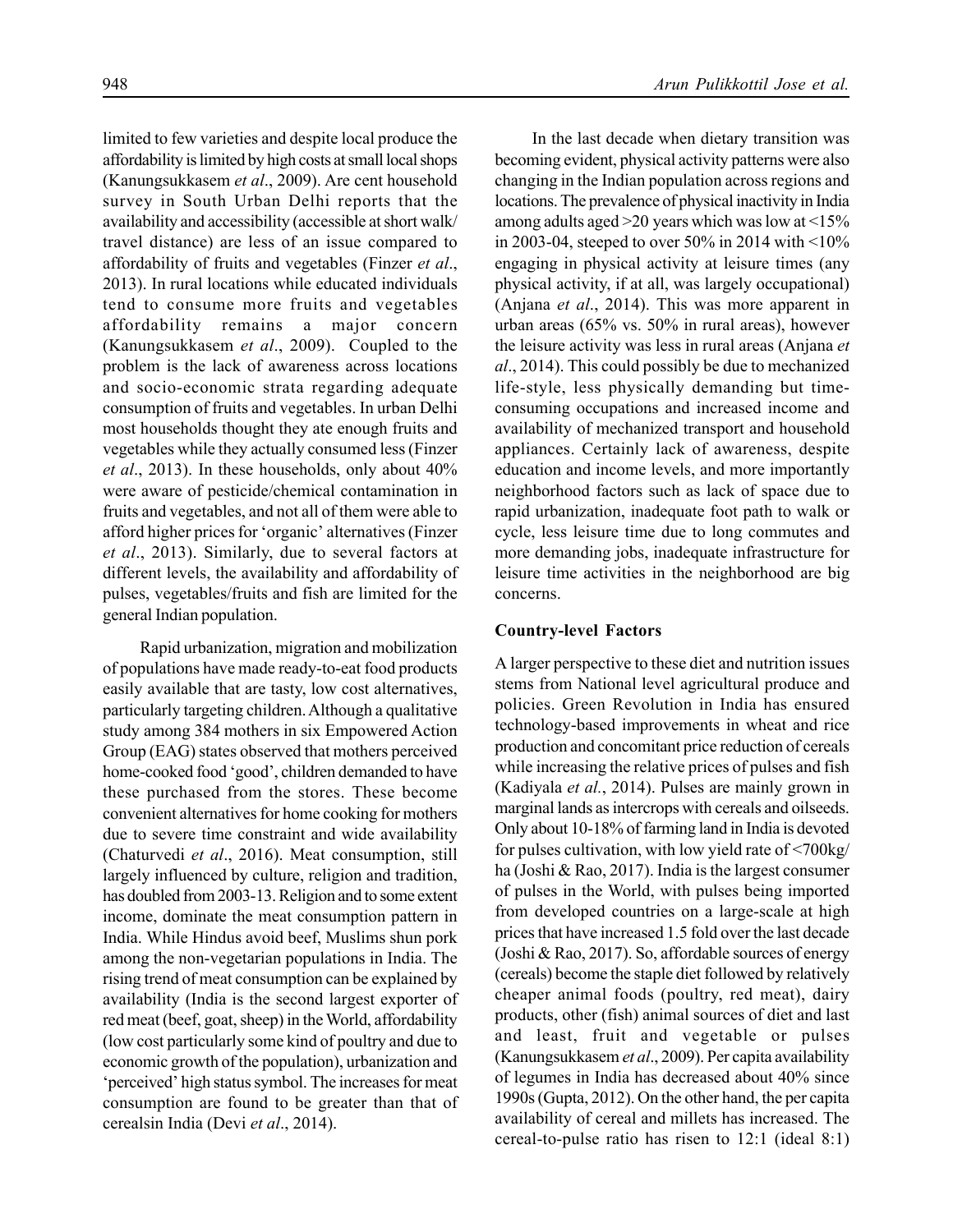(Ramachandran *et al*., 2007). Even though pulses production increased by 3% per year during the last decade, the cost of production and consequent prices have remained too high to be affordable for many people. Experts suggest that technological efforts need to be supported by the right policy environment to leverage research and development in agriculture (Gupta *et al*., 2009).

Agricultural produce is dependent on energy, water and land resource availability (Kadiyala *et al.*, 2014) as well as other important aspects such as transport facilities (e.g., a cold-chain has to be maintained for transport of fruits and vegetables), crop price, yield (for example grains such as sorghum and millet give very low yield although need less water) and shelf-life (e.g., fruits and vegetables are biodegradable with less shelf-life compared to cereals) (Kadiyala *et al*, 2014). Water and land are increasingly transferred out of agriculture to provide for other demands of growing urban populations and crops needing large amounts of water may get affected. This along with National agricultural policies for resource allocation to farmers affect the nature of agricultural produce, not to mention the recent farmers' agitation where farmers demanded more support prices for fruits and vegetables' production and a co-operative market for sale. Inexpensive, culturally-acceptable and feasible interventions for boosting the fruit and vegetable consumption must be piloted and scaled up, if successful. Policy interventions, such as subsidies on growing and storing fruits and vegetables, can offer sustainable solutions for enhancing consumption among developing countries such as India (Prabhakaran *et al*., 2016).

# **Global Factors**

Another key driver of the dietary transition in India has been the effect of globalization. The two plausible pathways that have been identified are the globalization driven changes in the food system and the social system (Hawkes *et al*., 2009). Globalization has an impact on all the components of the food system – its availability, pricing, production, processing, distribution and sale. It has played a role in influencing the supply as well as the demands of various foods in India. According to Hawkes *et al*. (2007), globalization exerts its influence on the food system mainly through three different ways – rise of transnational food corporations (TFCs), international food trade and the use of global food advertising and promotion.

In India, the effects of globalization were largely due to the liberalization of trade and Foreign Direct Investments (FDI). In the year 1991, India embarked on economic reforms that were characterized by liberalization of international trade and direct foreign investments. In 1994, India signed the Agreement on Agriculture of the General Agreement on Tariffs and Trade. Trade barriers were progressively brought down through 1990's right up until the year 2001 when all agricultural import barriers were lifted. Additionally several regional and bilateral agreements were also signed to facilitate free trade (Hawkes, 2007). It was thought that these measures would eventually improve domestic agriculture (Hawkes, 2007). However, an unexpected drop in international food prices in 1996/ 97 and changes in foreign exchange rates led to a decline in Indian agricultural exports and an increase in food-related imports especially vegetable oils, fruits, vegetables and pulses (Hawkes, 2007). In the year 2001, India was the world's largest importer of pulses (Price *et al*., 2003). More importantly, effects of the trade reforms started to reflect in food consumption patterns that showed a shift towards higher fat and lower carbohydrate (Hawkes, 2007). A rise in the consumption of vegetable oils corresponded with the increase in its import (e.g., palm oil consumption) (Hawkes, 2007).

The Industrial Policy of 1991 led to the liberalization of Foreign Direct Investments in India and the entry of Transnational Food Corporations (TFCs) into the Indian market space. TFC's have numerous influences on the food system in any country including food availability, pricing and preferences. Moreover, acquisition of domestic players by TFCs lead to the vertical integration and globalization of the food system (Hawkes *et al*., 2009). Further, globalization driven urbanization leads to the increase in demand of processed food especially in the time constrained urban middle income groups (Hawkes, 2007), which is now prevalent in economically weaker sections as well (Chaturvedi *et al.*, 2016). Globalized food chains and TFC's usually invest in processed foods that are cheaper to produce, more profitable, easier to transport and have longer shelf lives as compared to raw unprocessed foods. With the emergence of supermarkets, the processed foods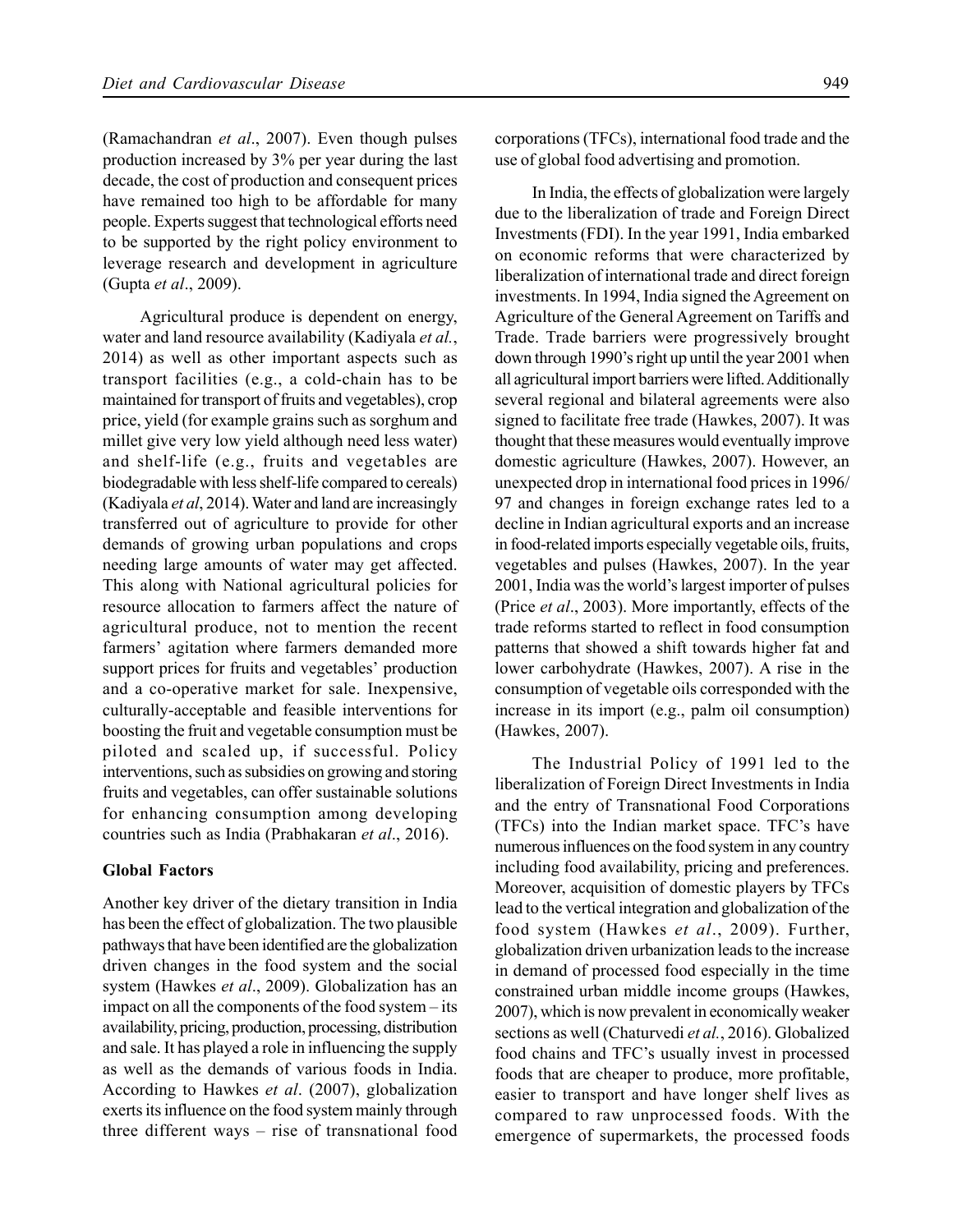have become easily available at cheaper prices and are even promoted over primary unprocessed food (Hawkes *et al*., 2009). Consumers that usually purchase food from open markets that sold mostly home grown or locally produced food, find supermarkets more convenient and accessible (Chopra, 2002). Moreover, TFCs utilize media much more effectively to promote and target their products. It is often observed that most fast-food chains and sugar-sweetened beverage companies intentionally target children and youth in their marketing strategies (Hawkes *et al*., 2009).

The food system changes have been further enhanced by the globalization driven changes in the social system that includes urbanization, income growth and employment (Hawkes *et al*., 2009). Although globalization and free trade has allowed India's economy to grow rapidly in the post-liberalization era, changes are mostly unequally distributed and have affected various sections of the society differently. The urban middle-income group and skilled individuals have benefitted most from economic growth and rise in employment opportunities (Hawkes *et al*., 2009). Over time, the diet of the urban middle class is seen to converge increasingly with that of the Western world (Hawkes *et al*., 2009). On the other hand, the economic and employment gains of globalization have been minimal in the lower income and unskilled groups. Dependent on wages that are not indexed for inflation or the rise in food prices, this group remains unable to afford and avail of healthy food choices (Ghosh, 2002). Thus globalization has made energy dense poor quality diet accessible, affordable and preferable to the time strapped, rapidly urbanizing Indian population across all strata of living.

# **Recommendations**

With multi-level issues affecting diet and nutrition of the Indian population, we may reach a stage that is not so desirable for the general population, i.e., "stage 3 of nutrition transition", where only some people (especially those belonging to the high socioeconomic strata with a capacity to buy expensive healthy food items and afford facilities for physical activity) are aware and try to adapt a healthy lifestyle (Misra A *et al.*). For larger benefits at the population level, we need stronger recommendations today.

1. The first and foremost intervention would be to

increase the awareness of healthy diet and physical activity among the population through a targeted and focused approach. Targeting children and adolescents through health promotion activities at schools could be an effective way to ingrain healthy behaviours in the early phase of life. As an example, awareness should be created regarding the utility of local and seasonal fruits and vegetables as part of a healthy diet. Further some good cultural practices such as using millets, use of different oils based on what is being cooked, an Indian practice should be preserved and promoted. The importance of harm caused by trans-fats, particularly deep fried foods, should be emphasized. Further, given the burgeoning obesity among the lower middle and higher classes, simple messages such as importance to portion sizes would need emphasis.

2. A second approach would be to target young adults through worksite intervention programs, especially in the urbanized populations. Considering the large portion of the day spent at the work place, implementing lifestyle change education and support at the worksite may be an effective and cost-effective method to deliver prevention in a way that is acceptable, accessible, and sustainable and overcomes barriers to lifestyle change (e.g., lack of time or resources). In a recent industrial worksite-based intervention program implemented in India (Prabhakaran *et al*., 2009; Jeemon *et al*., 2012), several cardiovascular risk factors were brought down using a combination of both populationwide as well as high-risk approaches. In this study, diastolic blood pressure, fasting plasma glucose, and total cholesterol each decreased  $by >5\%$  in the intervention sites, whereas they increased by 5%, 13%, and 4%, respectively, at the control site (Prabhakaran *et al*., 2009; Jeemon *et al*., 2012).

> Yet another fine example of a nationwide health promotion campaign is the Mauritian Programme of "Inter-health initiative" launched in the year 1987 in response to rising trends of CVD burden in the country. The program included extensive use of the mass media and widespread community, school, and workplace health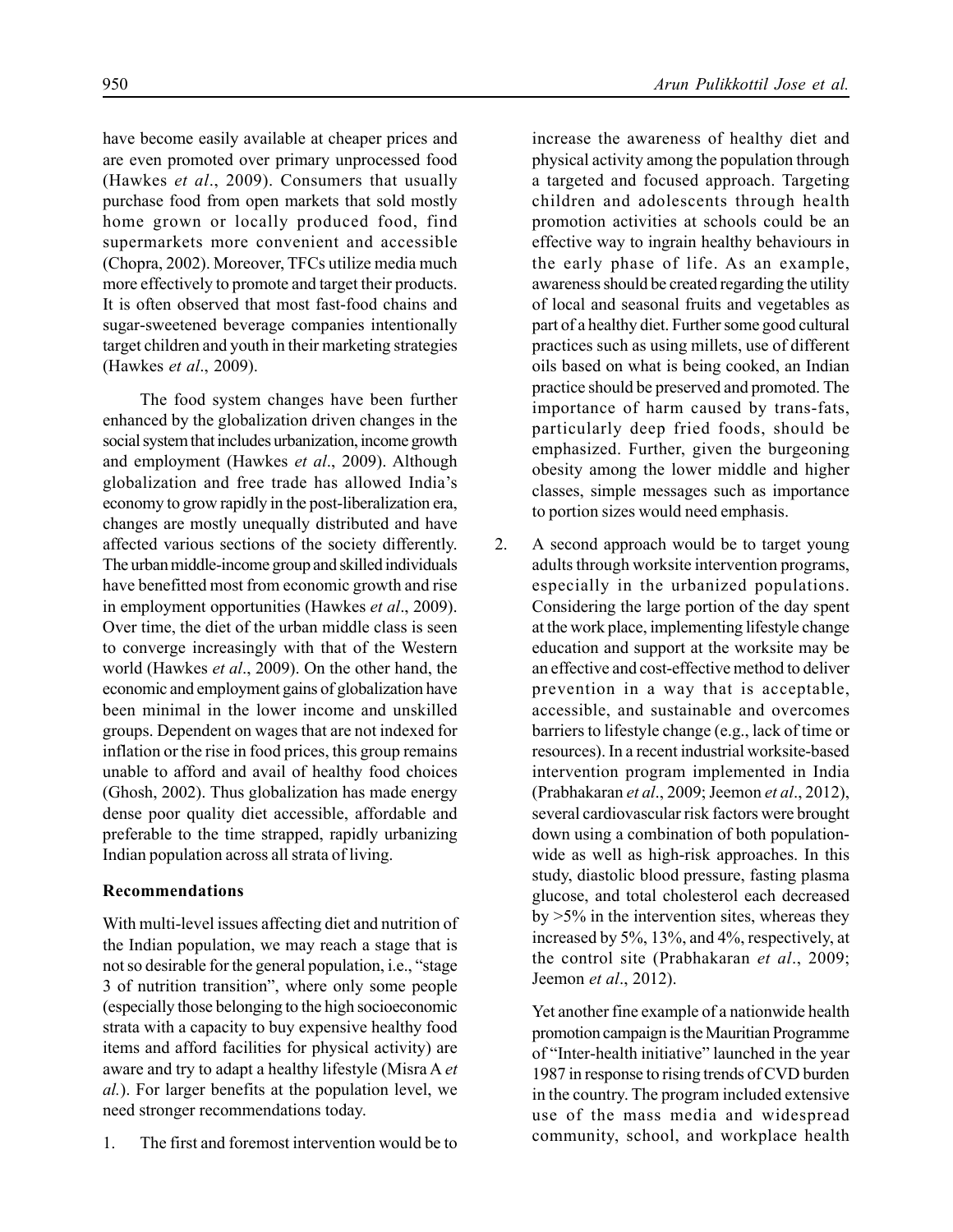education activities in addition to fiscal and legislative measures. After five years, reductions in population blood pressure and serum lipid concentrations and increased leisure exercise, with decreased smoking and alcohol use were observed (Dowse *et al*., 1995). Further, a national level policy changing palm oil consumption to 100% soybean oil brought a pronounced improvement in population lipid profile.

- 3. Increased awareness has to be coupled with better availability and affordability. For example, promotion of physical activity should go handin-hand with provision of adequate infrastructure and friendly neighborhoods to increase the physical activity levels of the population. Better planning of urban areas with inclusion of green spaces, and better sidewalks would help in improving physical activity levels among the urban communities.
- 4. Policies to increase the availability and affordability of healthy food items should be recommended. For example,prevention of transport related losses of fruits and vegetables which can be as high as 50% and increasing their support prices to compensate for high biodegradability would help reduce costs as well as encourage farmers to invest time and resources on fruits-vegetables farming. Increasing land availability (from marginal lands to fertile lands) for pulses cultivation with improvements in yield and crop rotation strategies could result in higher production and consumption of legumes. The decline in deaths due to CVD in Poland since 1991, attributed to increased import of fruits and vegetables with decreased cost price at a population level, is a promising example of how better affordability and availability of healthier food options can have a direct influence on CVD burden (Zatonski *et al*., 1991).
- 5. Strong policy to limit the harmful effects of globalization should be put in place. While globalization is important for economic growth of the country, it is pertinent to limit the influences of global entities on the local food systems. Left unchecked, globalization and liberal trade policies

have the potential to dictate food availability, affordability and preferences. As a first step, a ban on food advertisements targeting children and young adults should be implemented. Bold policies and restrictions must be imposed on media promoting unhealthy diets such as the ones placed on alcohol and tobacco in India. In France, over three-fourths of parents of children aged between 3 and 17 years supported a statutory regulation banning advertisements for excessively fatty, salty and sugary beverages and foods during television programmes targeting children and teenagers (Escalon *et al*., 2016).

6. High taxes or ban on unhealthy food items such as processed, ready-to eat food items, sugar sweetened beverages, trans-fat content should be implemented. In 2014, Mexico implemented at axonsugar-sweetened beverage (SSB) purchases of 1 peso/L. Subsequently, the purchases of SSB decreased (6.3%) and water purchases (16.2%) increased and the magnitude of change was higher among lower-income and urban households (Colchero *et al*., 2017). The Danish Nutrition Council's campaign convinced Danish policy makers that industrially produced trans-fat could be removed from foods without affecting taste, price or availability of foods which led to the total ban of trans-fat in packed food items in 2003(Astrup, 2006). Modeling studies have shown considerable benefits by imposition of taxes on tobacco, palm oil, and sugar-sweetened beverages in India. A 20% tax on sugar-sweetened beverages is estimated to reduce overweight and obesity prevalence by 3% and the incidence of type 2 diabetes mellitus by 2% (Basu *et al*., 2014). It is also estimated that a 20% tax on palm oil purchases could potentially avert approximately 363,000 deaths from myocardial infarctions and strokes over a period of 10 years (Basu *et al*., 2013).

Lastly research in agriculture to produce abundant healthy foods needs emphasis. For example, developing low glycemic index and high fibre rice would be very useful.

## **Conclusion**

Diet and nutrition have a significant influence on CVD burden in India. Several social factors at multiple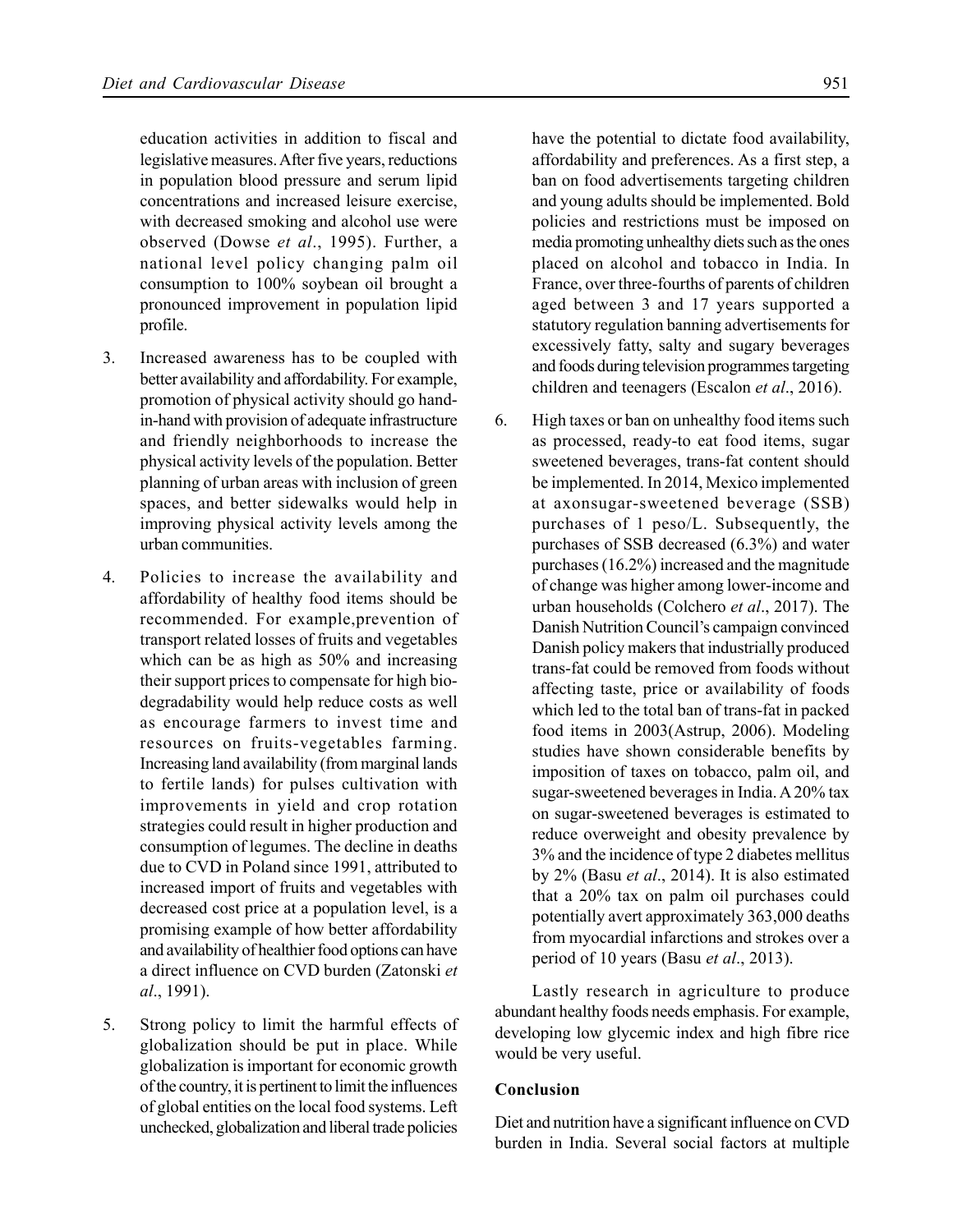levels(individual, community, National and Global) have complex relationships with diet as well as CVD. It is vital that we recognize and consider these factors while designing interventions. Public health measures, policy changes and community interventions that are

#### **References**

- Anjana R M, Pradeepa R, Das A K, Deepa M, Bhansali A, Joshi S R, Joshi P P, Dhandhania V K, Rao P V, Sudha V, Subashini R, Unnikrishnan R, Madhu S V, Kaur T, Mohan V and Shukla D K (2014) ICMR–INDIAB Collaborative Study Group. Physical activity and inactivity patterns in India results from the ICMR-INDIAB study (Phase-1) [ICMR-INDIAB-5] *Int J Behav Nutr Phys Act* **11** 26
- Astrup A (2006) The trans fatty acid story in Denmark *Atheroscler Suppl* **7** 43-6
- Basu S, Babiarz K S, Ebrahim S, Vellakkal S, Stuckler D and Goldhaber- Fiebert J D (2013) Palm oil taxes and cardiovascular disease mortality in India: economicepidemiologic model *BMJ* **347** f6048
- Basu S, Vellakkal S, Agrawal S, Stuckler D, Popkin B and Ebrahim S (2014) Averting obesity and type 2 diabetes in India through sugar-sweetened beverage taxation: an economicepidemiologic modeling study *PLoS Med* **11** e1001582 doi: 10.1371/journal.pmed.1001582
- Chaturvedi S, Ramji S, Arora N K, Rewal S, Dasgupta R, Deshmukh V; for INCLEN Study Group (2016) Timeconstrained mother and expanding market: emerging model of under-nutrition in India *BMC Public Health* **16** 632
- Chopra M (2002) Globalization and food: Implications for the promotion of "healthy" diets. Geneva: World Health Organization
- Colchero M A, Molina M and Guerrero-López C M (2017) After Mexico Implemented a Tax, Purchases of Sugar-Sweetened Beverages Decreased and Water Increased: Difference by Place of Residence, Household Composition, and Income Level *J Nutr* **147** 1552-1557
- Danaraj T J, Acker M S, Danaraj W, Wong H O and Tan B Y (1959) Ethnic group differences in coronary heart disease in Singapore: an analysis of necropsy records *Am Heart J* **58** 516-526
- Devi S M, Balachandar V, Lee SI and Kim I H (2014) An Outline of Meat Consumption in the Indian Population – A Pilot Review *Korean J Food Sci Anim Resour* **34** 507-15
- Dehghan M, Mente A, Zhang X, Swaminathan S, Li W, Mohan V, Iqbal R, Kumar R, Wentzel-Viljoen E, Rosengren A, Amma

more targeted and based on societal needs are necessary if we are to achieve the Sustainable Development Goal target of reducing the premature mortality due to cardio-vascular disease in Indians

LI, Avezum A, Chifamba J, Diaz R, Khatib R, Lear S, Lopez-Jaramillo P, Liu X, Gupta R, Mohammadifard N, Gao N, Oguz A, Ramli AS, Seron P, Sun Y, Szuba A, Tsolekile L, Wielgosz A, Yusuf R, Hussein Yusufali A, Teo K K, Rangarajan S, Dagenais G, Bangdiwala S I, Islam S, Anand S S, Yusuf S; Prospective Urban Rural Epidemiology (PURE) study investigators. Associations of fats and carbohydrate intake with cardiovascular disease and mortality in 18 countries from five continents (PURE): a prospective cohort study *Lancet* 2017; **390** 2050-2062

- Dowse G K, Gareeboo H, Alberti K G, Zimmet P, Tuomilehto J, Purran A, Fareed D, Chitson P and Collins V R (1995) Changes in population cholesterol concentrations and other cardiovascular risk factor levels after five years of the noncommunicable disease intervention programme in Mauritius. Mauritius Non-communicable Disease Study Group *BMJ* **311** 1255-9
- Escalon H, Cogordan C and Arwidson P (2016) Parents support for the ban on television food advertising to children is particularly high in France, especially compared to the USA. This result should influence political decisionmaking to restrict food marketing targeting young people *Sante Publique* **28** 7-17
- Finzer L E, Ajay V S, Ali M K, Shivashankar R, Goenka S, Sharma P, Pillai D S, Khandelwal S, Tandon N, Reddy K S, Narayan K M and Prabhakaran D (2013) Fruit and vegetable purchasing patterns and preferences in South Delhi *Ecol Food Nutr* **52** 1-20
- Ghosh J (2002) Social policy in Indian development. Geneva: United Nations Research Institute for Social Development (UNRISD). Retrieved from: http:// unrisd.org/unrisd/ website/document.nsf/ab82a6805797760f80256b4f 005da1ab/7ee 221555523155dc1256c77003cfaed/\$FILE/ ghoslong.pdf
- Global Burden of Disease Collaborative Network. Global Burden of Disease Study 2016 (GBD 2016) Results. Seattle, United States: Institute for Health Metrics and Evaluation (IHME), 2017. Available from http://ghdx.healthdata.org/ gbd-results-tool
- Green R, Milner J, Joy E J, Agrawal and Dangour A D (2016) Dietary patterns in India: A systematic review *Br J Nutr*